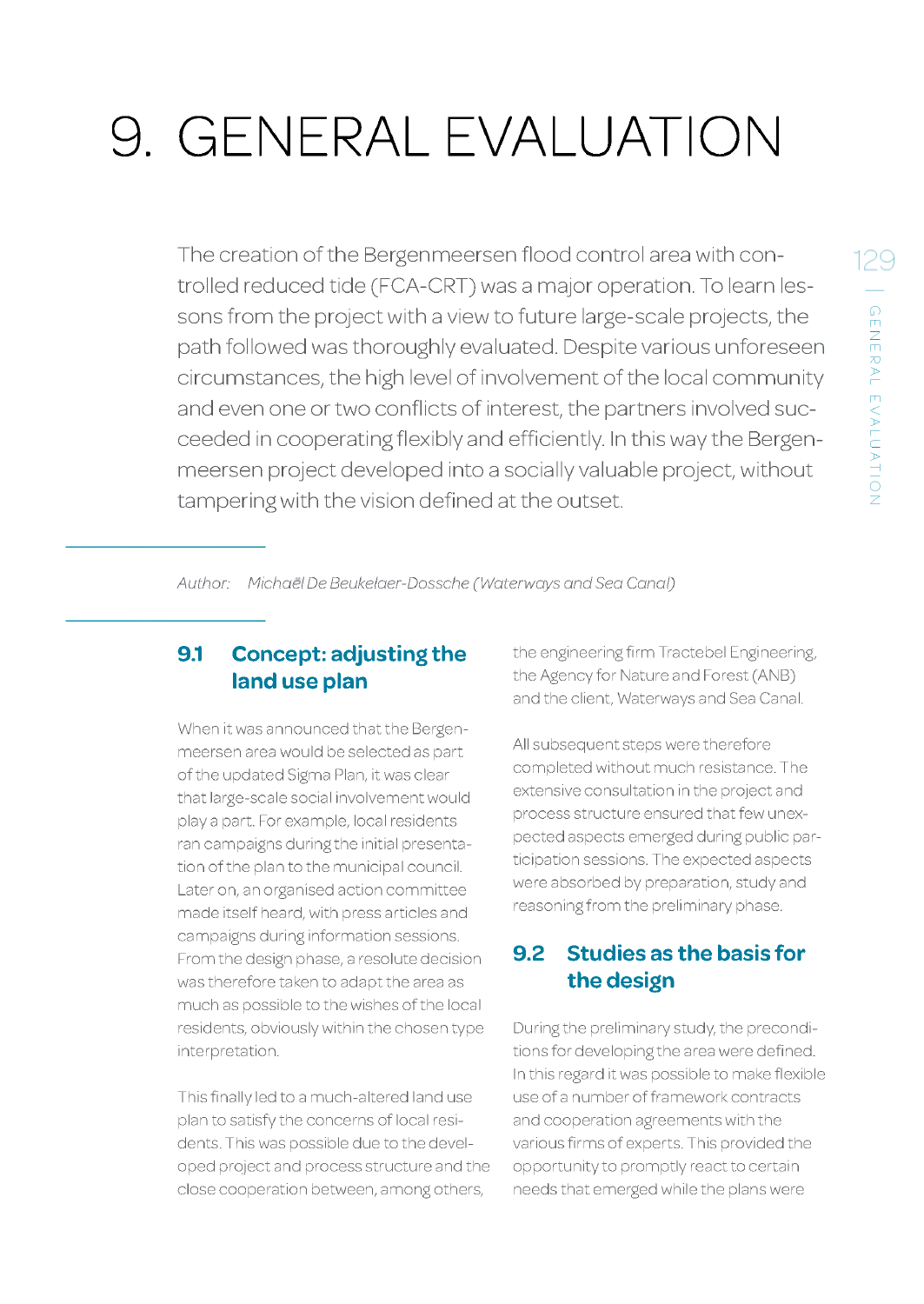being developed, without having to work through new contracts in each case as per government legislation. This made for faster working, and kept the additional administrative burden to a minimum.

Trouble-free cooperation with the advisory bodies, such as the Flanders Heritage Agency and the ANB, made it possible to adapt the plan on the basis of the results of the preliminary study.

All these preliminary studies were then used byTractebel Engineering as the basis for developing a design. The only thing that could not be completed in time was the model tests. This was compensated for by a theoretical calculation based on empirical formulae. As a result, the design was ready in time. A few points for attention came to light:

- The siting of the structure must be  $\ddot{\phantom{0}}$ better prepared on the basis of soil surveys. Specifically this involves a survey of the impermeable layers. After the experience in Bergenmeersen, the land-inwards location is to be chosen as default for FCA-CRTs too when developing Sigma projects. This offers the possibility of letting in less sediment and reducing construction costs.
- The wooden structure must be designed to be more solid and more use must be made of the expertise of e.g. the ANB. Greater exchange of experience during the design phase seems advisable.
- Retrievingold plans (and archiving them) and better knowledge of the land could predict additional costs, allowing the design to be adapted accordingly.

#### **9.3 Flexibility during implementation**

During implementation, solutions were in each case sought constructively with the contractor, Herbosch-Kiere NV, and the engineering firm Tractebel Engineering. The parties displayed a certain flexibility. This made certain modifications possible, which resulted in a better-quality project:

- The reuse of local earth (excavated channel source to protect the archaeological heritage in the centre of the area) was limited to raising the depression in the area. As a result, technically betterquality material was delivered to cover the dyke, in addition to recovery of the material present on the existing dykes.
- The position of the sluice was moved further inland. This provides significant benefits for the implementation and operation of the area.
- The walkway was strengthened and moved slightly to have a better view of the operation of the combined inlet and outlet.

During implementation this flexibility, together with provision of large amounts of equipment by the contractor, proved decisive in achievinga trouble-free im plementation. The various sub-contracts were implemented simultaneously. As a result, it was possible for the area to become operational two years earlier than planned.

### **9.4 Full operation**

What really counts are obviously the results of the intensive cooperation, studies and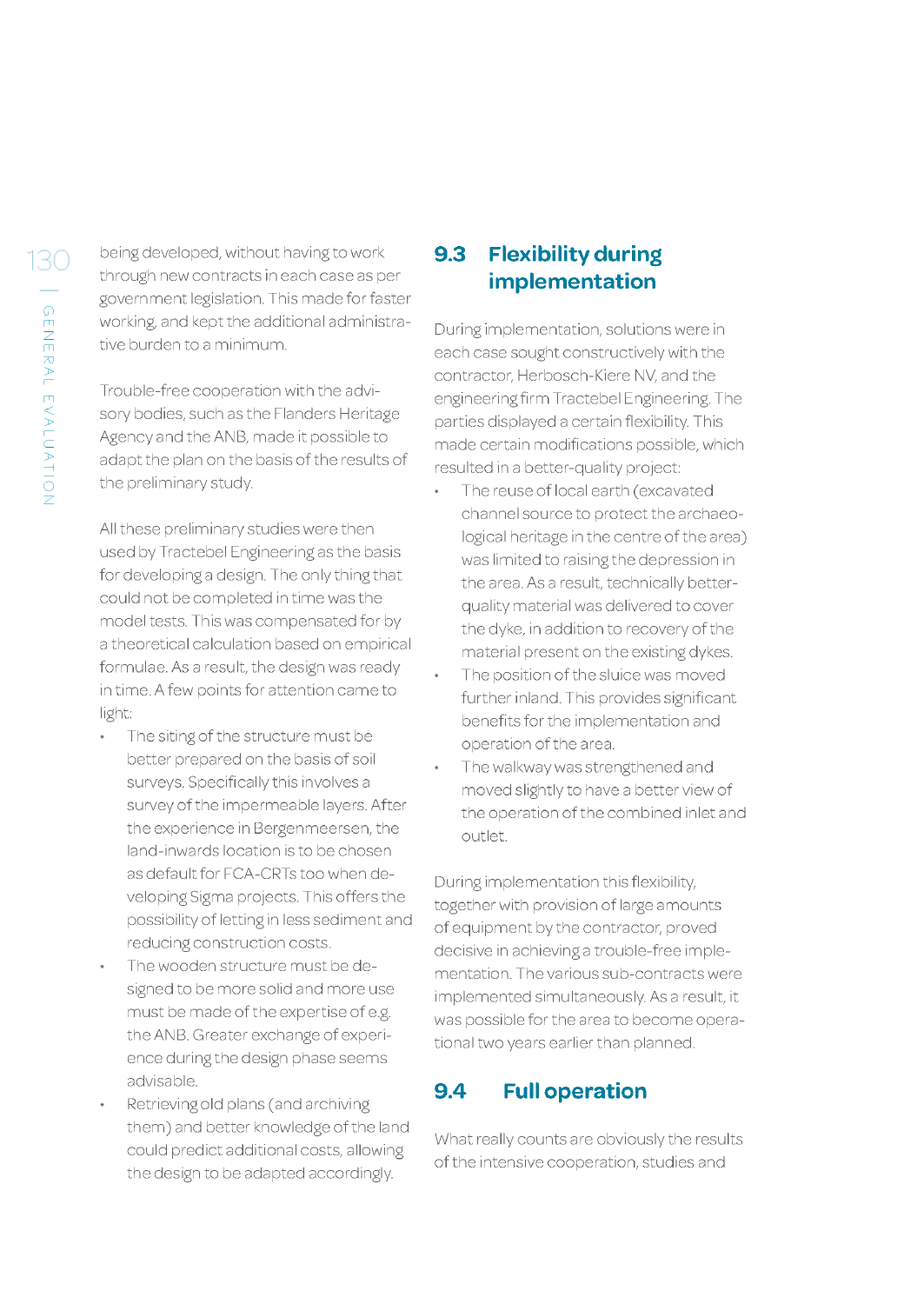implementation work. From the moment of coming into operation on 25 April 2013, the result appeared excellent. Within just a few days the first video clips from birdwatchers were appearing on YouTube, showing the remarkable increase in foraging birds. The

walkway is already being heavily used by visitors and locals. In short, from now on the river and its nature will have room to show themselves off to their best, in complete safety.

## **9.5 Info sheet**

| Coordinating plan                                                 | Updated Sigma<br>Plan - decided by the<br>Flemish Government | Total cost of project           | EUR 3,584,846<br>(EUR 2,957,460.41<br>2005 price level)<br>$= 100.98\%$ of the<br>estimate in 2005<br>= 83.31% based on<br>2005 price level |  |
|-------------------------------------------------------------------|--------------------------------------------------------------|---------------------------------|---------------------------------------------------------------------------------------------------------------------------------------------|--|
| Project title                                                     | on 22 July 2005<br>Bergenmeersen                             |                                 |                                                                                                                                             |  |
| Function of the area                                              | <b>FCA-CRT</b>                                               |                                 |                                                                                                                                             |  |
| Expected climax<br>vegetation                                     | 70% willow tidal<br>forest, 30% mud flats<br>and open water  | Engineering firm                | Tractebel<br>Engineering                                                                                                                    |  |
| Water-storing<br>volume of area                                   |                                                              | Contractor                      | Herbosch-Kiere NV                                                                                                                           |  |
|                                                                   | 1,500,000 m <sup>3</sup>                                     | Number of specific              | 3                                                                                                                                           |  |
| Surface area of area                                              | 41.37 ha                                                     | government con-<br>tracts       |                                                                                                                                             |  |
| Length of ring dyke                                               | 1,155 m                                                      | Number of frame-                | 5                                                                                                                                           |  |
| Length of overflow<br>dyke                                        | 1,970 m                                                      | work contracts used             |                                                                                                                                             |  |
|                                                                   |                                                              | Estimated start and             | 1 July 2009 - 1 July<br>2015                                                                                                                |  |
| Average polder level                                              | 3.75 m TAW                                                   | end date                        |                                                                                                                                             |  |
| Total estimate for<br>2005                                        | EUR 3,550,000                                                | Preparation period              | 2.5 years                                                                                                                                   |  |
|                                                                   |                                                              | Duration of proce-              | 3.5 years                                                                                                                                   |  |
| Cost of study work                                                | EUR 112,192                                                  | dures                           |                                                                                                                                             |  |
| Cost of work                                                      | EUR1,887,552                                                 | Duration of imple-<br>mentation | 1 year                                                                                                                                      |  |
| Cost of extra work<br>and price adjust-                           | EUR 200,130.76                                               | Operational                     | 25 April 2013                                                                                                                               |  |
| ments                                                             |                                                              |                                 |                                                                                                                                             |  |
| Cost of land acqui-<br>sition and flanking<br>agricultural policy | EUR 967,117                                                  |                                 |                                                                                                                                             |  |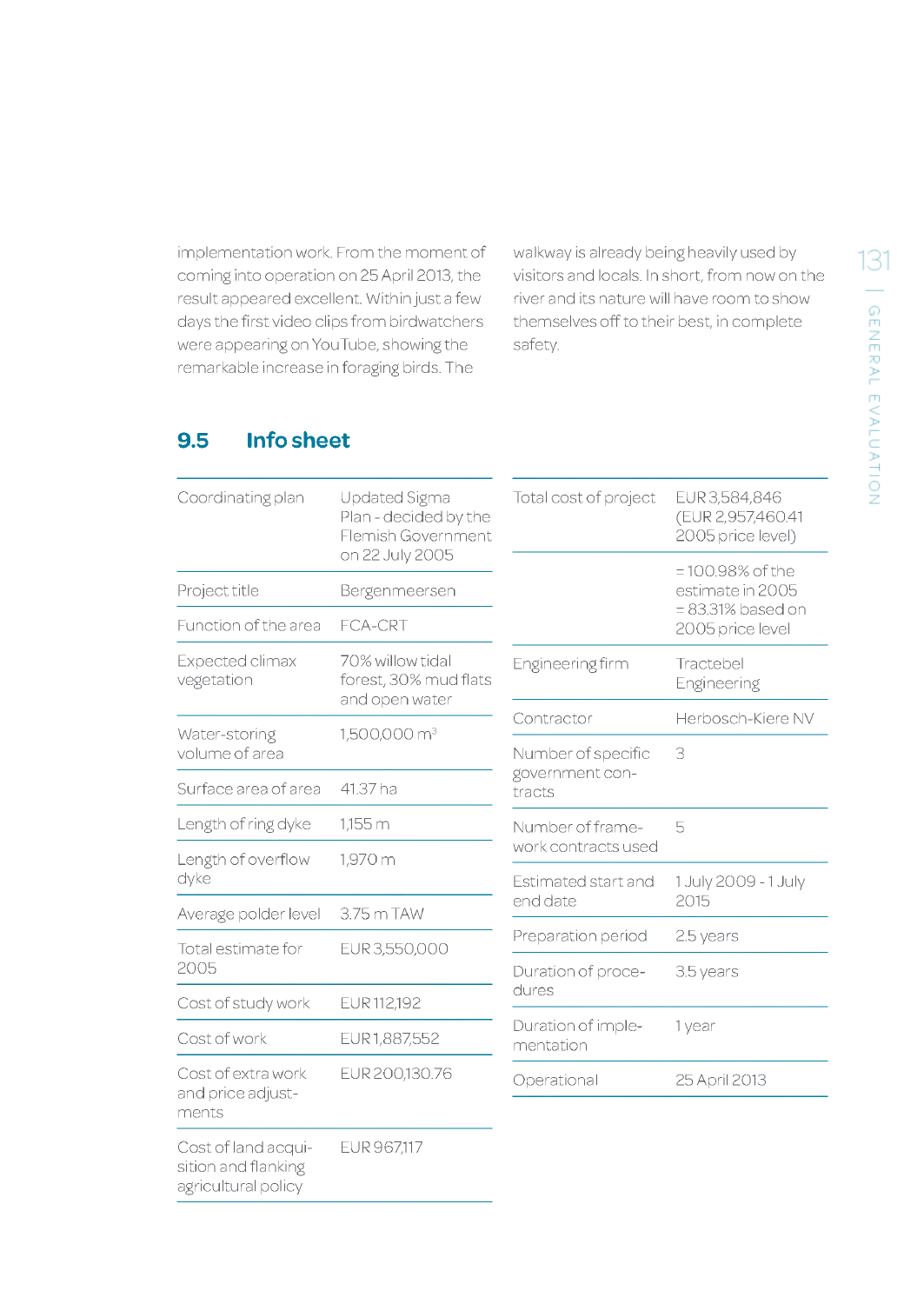| <b>Task Name</b>                            | <b>Duration</b> | <b>Start</b> | <b>Finish</b> | 2005 | 2006 | 2007 |
|---------------------------------------------|-----------------|--------------|---------------|------|------|------|
|                                             |                 |              |               |      |      |      |
| Specification 16EI0531 Land use             | 775d            | Sep 20, 2005 | Sep 8, 2008   |      |      |      |
| Publication of specification 0531           | 56d             | Sep 20, 2005 | Dec 6, 2005   |      |      |      |
| Study 0531                                  | 719d            | Dec 7, 2005  | Sep 8, 2008   |      |      |      |
| Specification 16EI0830 Design               | 1235d           | Jul 9, 2008  | Apr 2, 2013   |      |      |      |
| Publication of specification 0830           | 40d             | Jul 9, 2008  | Sep 2, 2008   |      |      |      |
| Study 0830                                  | 1160d           | Oct 22, 2008 | Apr 2, 2013   |      |      |      |
| Specification 16El1041 Works                | 1806d           | May 15, 2006 | Apr 15, 2013  |      |      |      |
| Publication of specification 1041           | 41.4d           | Oct 6, 2010  | Nov 16, 2010  |      |      |      |
| Works 10/41                                 | 283d            | Mar 15, 2012 | Apr 15, 2013  |      |      |      |
| Procedures                                  | 1806d           | May 15, 2006 | Apr 15, 2013  |      |      |      |
| AIA                                         | 259d            | May 15, 2006 | May 10, 2007  |      |      |      |
| Expropriations                              | 1364d           | Jan 23, 2008 | Apr 15, 2013  |      |      |      |
| Flemish Parliament Act<br>on Flood Defences | 164d            | Mar 22, 2011 | Nov 4, 2011   |      |      |      |
| GRUP                                        | 201d            | Jun 19, 2009 | Mar 26, 2010  |      |      |      |
| EIA project                                 | 531d            | Jun 1, 2008  | Jun 11, 2010  |      |      |      |
| SBV                                         | 161d            | Jun 25, 2010 | Feb 4, 2011   |      |      |      |
| SBV <sub>2</sub>                            | 80d             | Aug 1, 2012  | Nov 20, 2012  |      |      |      |
| <b>Work groups</b>                          | 1247d           | May 10, 2007 | Feb 17, 2012  |      |      |      |
| Project-based WG                            | 1247d           | May 10, 2007 | Feb 17, 2012  |      |      |      |
| SubWG Nature                                | 102d            | Oct 9, 2007  | Feb 27, 2008  |      |      |      |
| SubWG Agriculture                           | 11d             | Nov 29, 2007 | Dec 13, 2007  |      |      |      |
| SubWG Agriculture                           | 1d              | May 10, 2007 | May 10, 2007  |      |      |      |
| SubWG Recreation                            | 1d              | Oct 16, 2007 | Oct 16, 2007  |      |      |      |
| SubWG Recreation                            | 1d              | Apr 15, 2008 | Apr 15, 2008  |      |      |      |
| SubWG Water                                 | 1d              | Oct 10, 2007 | Oct 10, 2007  |      |      |      |
| Info sessions                               | <b>1160d</b>    | Dec 13, 2007 | May 23, 2012  |      |      | r    |
| Info land use plan                          | 1d              | Dec 13, 2007 | Dec 13, 2007  |      |      |      |
| Info GRUP                                   | 1d              | Jun 19, 2009 | Jun 19, 2009  |      |      |      |
| Info SBV                                    | 1d              | Jun 17, 2010 | Jun 17, 2010  |      |      |      |
| Info Works                                  | 1d              | May 23, 2012 | May 23, 2012  |      |      |      |